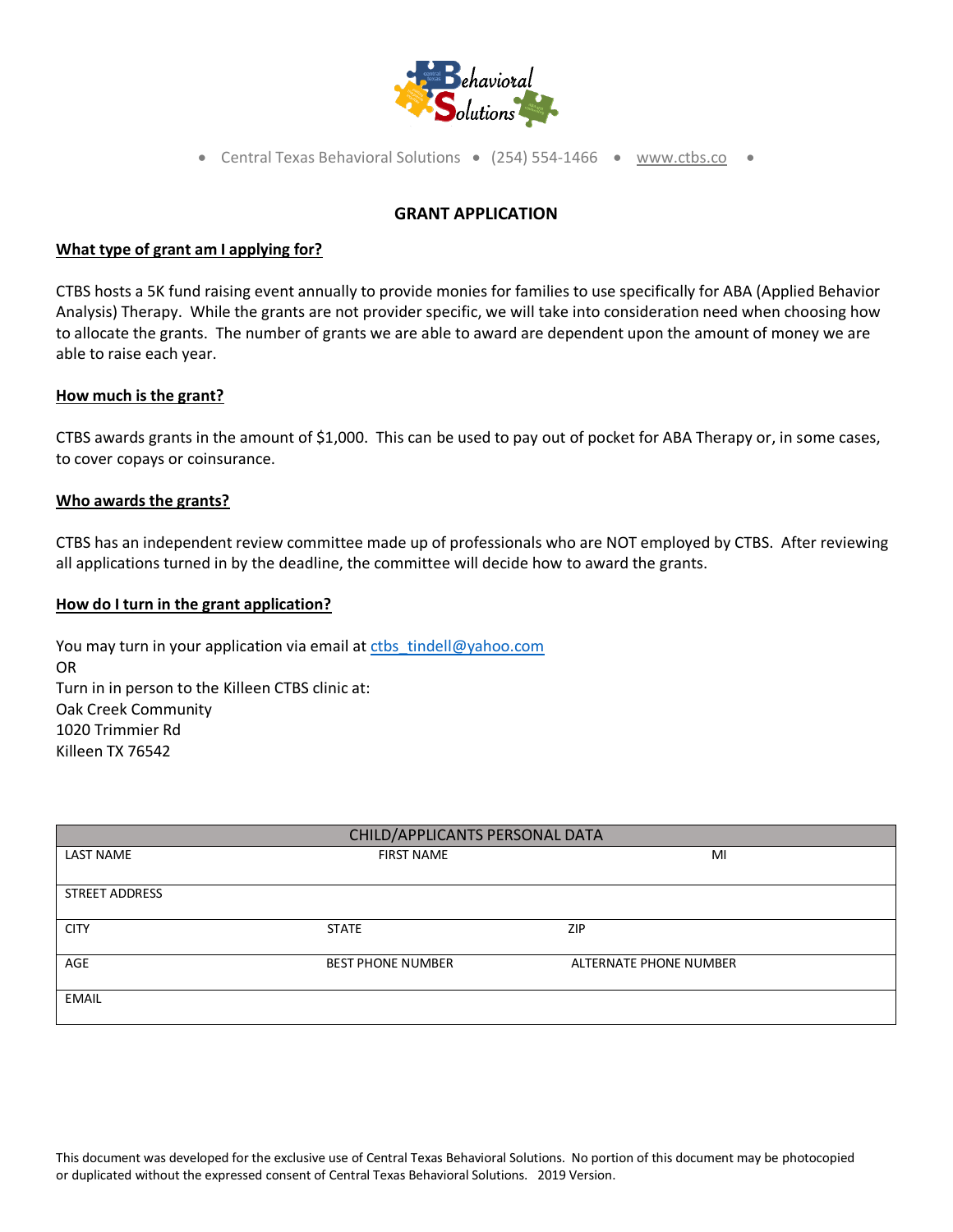

• Central Texas Behavioral Solutions • (254) 554-1466 • [www.ctbs.co](http://www.ctbs.co/) •

| REQUEST FOR ABA THERAPY GRANT                                                                                                                                                                                                                                                                                                                                                                              |  |  |  |  |
|------------------------------------------------------------------------------------------------------------------------------------------------------------------------------------------------------------------------------------------------------------------------------------------------------------------------------------------------------------------------------------------------------------|--|--|--|--|
| Explain why your child needs the services you're requesting                                                                                                                                                                                                                                                                                                                                                |  |  |  |  |
| Please assist                                                                                                                                                                                                                                                                                                                                                                                              |  |  |  |  |
| Is your child currently receiving aba therapy?<br>(check)<br>no<br>yes<br>If answer is yes, please indicate the provider/company with which your child receives therapy<br>Pleas assist<br>Please indicate the need for financial assistance to cover aba therapy and barriers to funding you've faced (if this<br>space is inadequate you may use the reverse or attach a separate document)<br>Test text |  |  |  |  |
| ADDITIONAL INFORMATION<br>Please check the type of health coverage that applies to the child/applicant                                                                                                                                                                                                                                                                                                     |  |  |  |  |
| Medicaid<br>No coverage<br><b>CHIP</b><br>Other Health Coverage<br>Insurance Carrier (if applicable)                                                                                                                                                                                                                                                                                                       |  |  |  |  |

This document was developed for the exclusive use of Central Texas Behavioral Solutions. No portion of this document may be photocopied or duplicated without the expressed consent of Central Texas Behavioral Solutions. 2019 Version.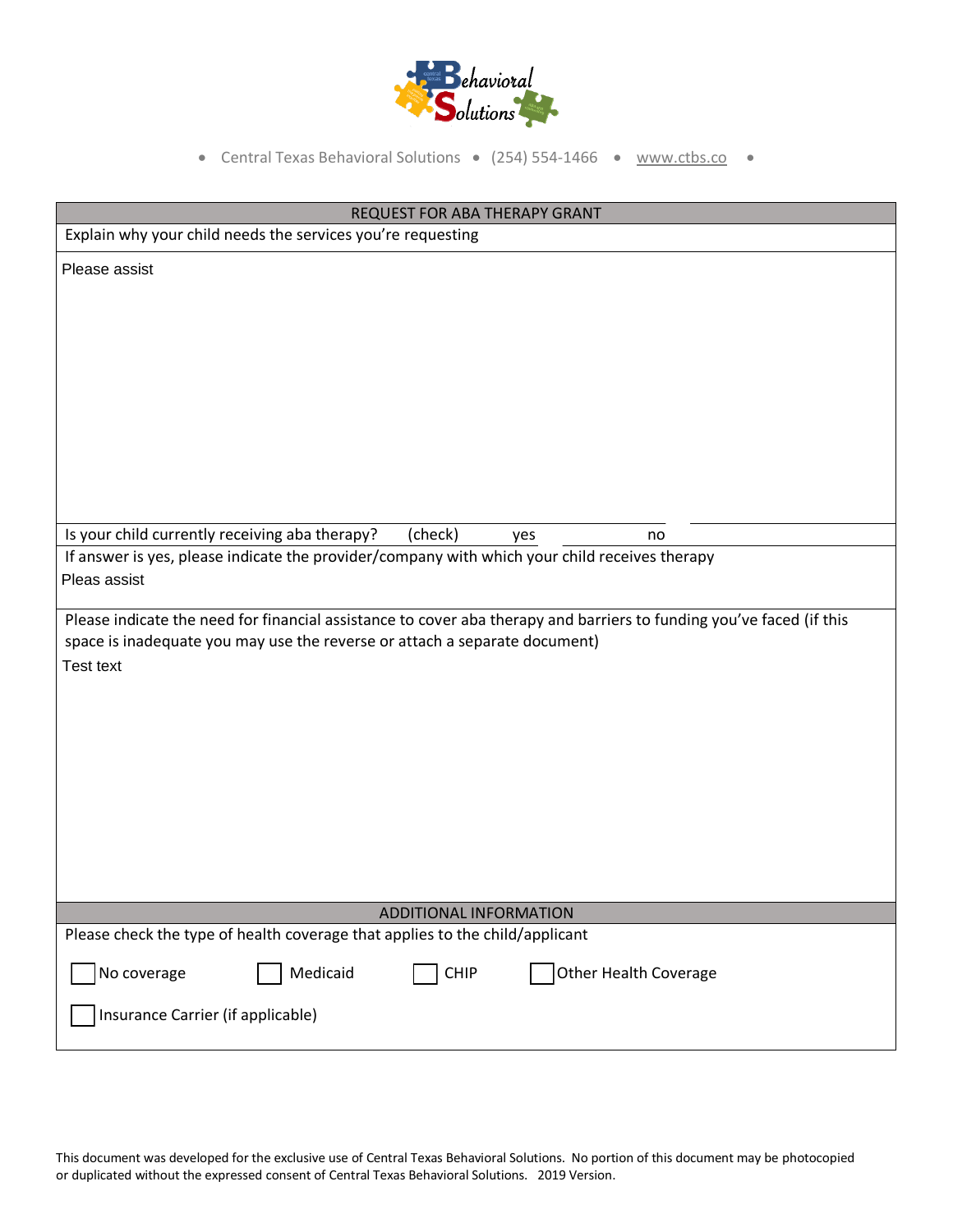

• Central Texas Behavioral Solutions •  $(254)$  554-1466 • [www.ctbs.co](http://www.ctbs.co/) •

## AUTHORIZATION

I acknowledge that the committee appointed by Central Texas Behavioral Solutions (CTBS) will rely on the information in this application while making its decision about this request. I authorize CTBS to consult with, or release information to any person whom they deem necessary to verify this information and the request. I understand it is sometimes necessary for CTBS to do this in order to make its decision about my request. I also understand that CTBS will use an independent committee to assist with assessing my request. Any funds awarded will be paid directly to the ABA Therapy Provider on behalf of the child. For this to occur, I understand that CTBS will need to be in contact with my child's ABA provider/company. I give my permission for this communication to occur and for this information to be released. Any funds not used within one year of awarding will go back into the CTBS Grant Fund for future ABA grants.

Parent/Legal Guardian of Applicant

Signature: \_\_\_\_\_\_\_\_\_\_\_\_\_\_\_\_\_\_\_\_\_\_\_\_\_\_\_\_\_\_\_\_\_\_\_\_\_\_\_\_ Date:\_\_\_\_\_\_\_\_\_\_\_\_\_\_\_\_\_\_\_\_\_\_\_\_\_